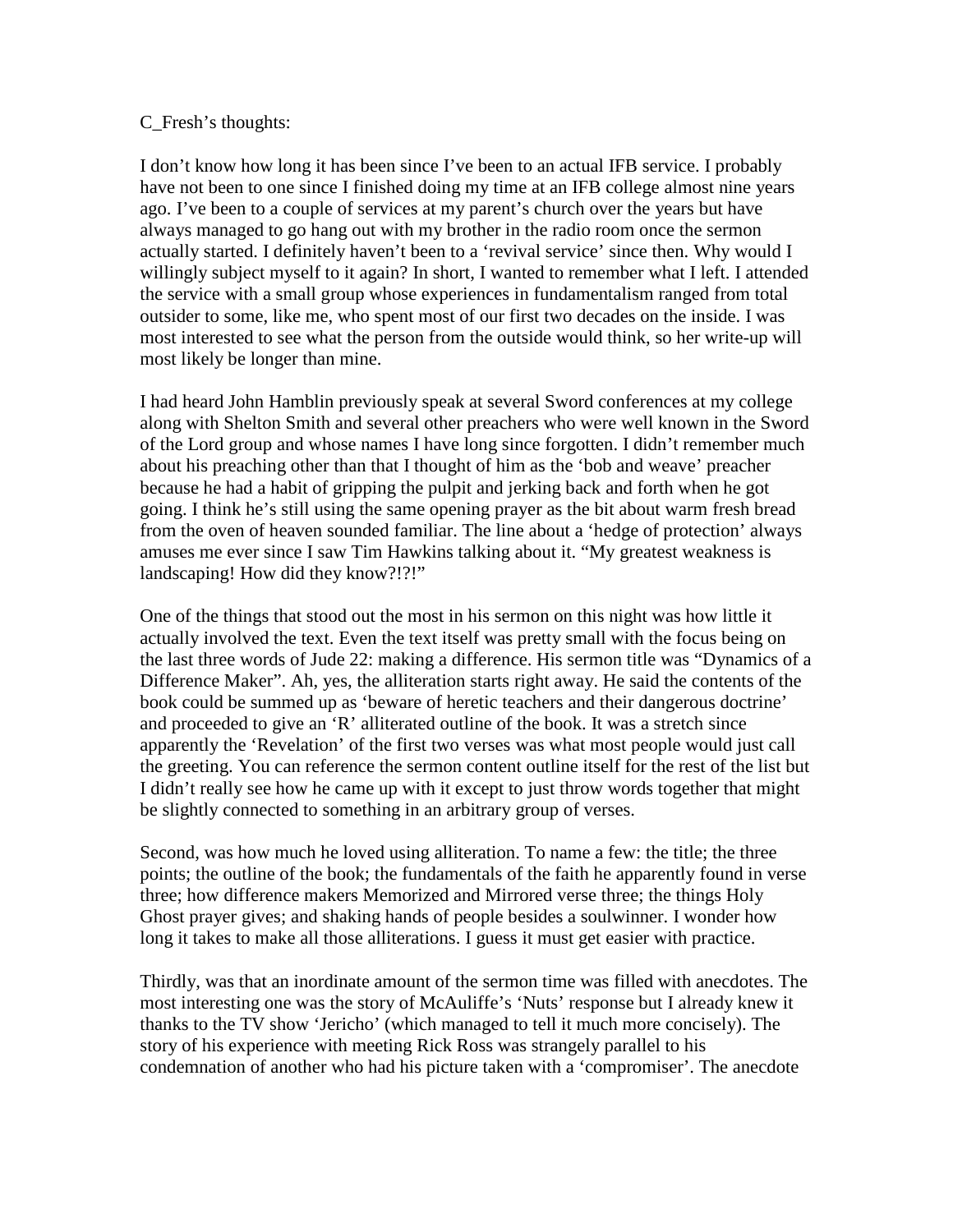about reading the obituary and the woman's entire backstory about how she became a fashion designer icon added little to his point about having a life that mattered.

Fourth were the pet issues: Calvinism is for people who can't understand the Bible; women and pants; can't be a good Christian if you don't have tracts / go soulwinning; and a presumable mention of gays during the invitation. I think I probably could have won Fundy Bingo with no problems. He was heaviest on tracts and I take issue with his claim: "If your theology has a problem with passing out gospel tracts, I got a problem, and so does that Bible, with your theology." I challenge anyone to show me where the Bible says anything about tracts. Being a witness is definitely there but it comes in many forms and tracts are only one of them. The way he was going on, he apparently thought it was the only one or at least far more important than any other way. How else could you claim that a person should not sing or usher if they don't carry tracts?

I don't know what is so hard about ending services in a manner that at least hints at being reasonable. After a 52 minute 'sermon' we finally made it to the invitation which lasted for another thirteen minutes because he started on a rabbit trail about March Madness (both basketball and something unnamed -- presumably gay marriage going before the Supreme Court). After the invitation wound to a close -- and without 'Just As I Am' I might add -- we were treated to a thirteen minute infomercial for his book table which at least provided more material for 'did he really just say that?' All totaled, the invitation and infomercial lasted for half as much time as his entire sermon and contained about the same lack of scripture.

As I write this, I am reminded of Paul's statement in 2 Timothy 4:3-4 about itching ears and turning to fables. While Hamblin launches invectives about compromisers, he fails to notice that he's moved away from the Bible himself, just off to the right instead of the left. If you can only use three words from a verse as the basis of your entire sermon because using the surrounding text would weaken your statements, there's a serious problem. Another pastor who attended the meeting posted on Facebook that it was a powerful sermon. I'm sorry, lots of anecdotes and alliterations don't make a powerful sermon. 'Turning to fables' is also a pretty apt description for some of the things the IFBs teach as well. Revisionist views of Baptist history for one thing but the doctrinal fables are much more damaging.

While the 'itching ears' is frequently cited as people who want to hear things that make them happy, I think it can be just as applicable to fundamentalism which seems to thrive on beating down the sheep. Hamblin even joked about it when he encouraged regular folks to come to the morning pastor sessions since they would get to hear preachers beating up on preachers instead of the congregation like it usually worked. People laughed but the sad truth is that's how it works all too often. So many fundamentalists have been conditioned to have ears that itch to be told how bad they are all the time. They feel like they must not be right with God if they aren't feeling bad about something in their life. I know. I used to feel it sometimes too. Just tell me what I'm supposed to do. I'll follow the rules if it means I don't have to think about things for myself. Thinking can be dangerous and it is what eventually lead me out of fundamentalism.